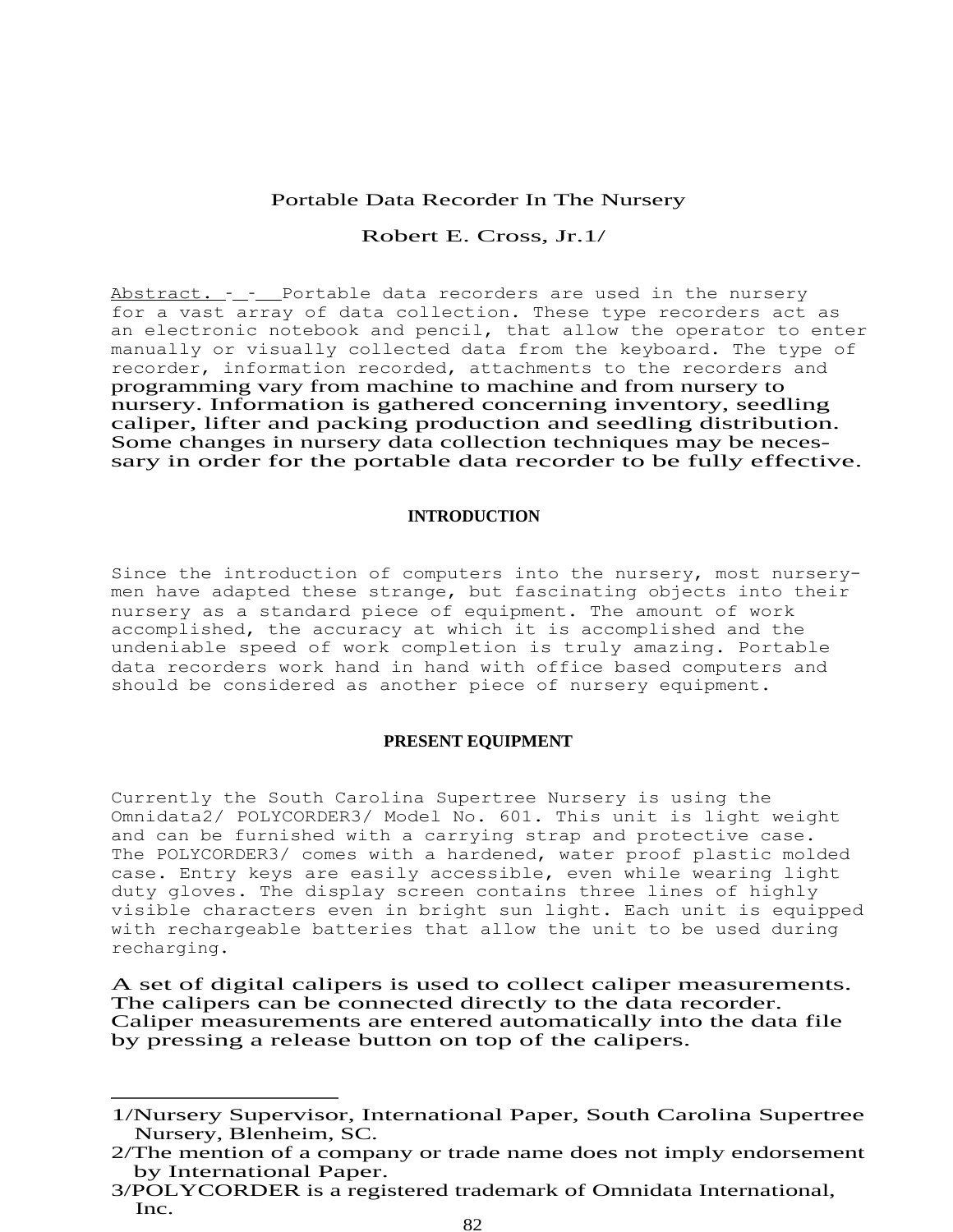The calipers can be set to read out in millimeters(mm) or inches ( in.) by the push of a button. They also work as a stand alone set of calipers without being connected to the data recorder.

Bar code optically read wands are also available for *use* with this data recorder. Bar code wands can be used to read information ranging from single digits to four (4) lines of data with a limited number of characters per line. Bar code wands need to be purchased by bar code density. A high density bar code wand is needed if a large volume of information is required for each bar code. A lower density bar code wand can be used if smaller amounts of information are required in each bar code. The most common code is Type Code Thirty-nine (39) or code three (3) of (9).

There are several bar code programming packages on the market. These packages are easy to use and menu driven, so even the computer novice can easily be writing bar code programs. The purpose of the program *is* to put the data you want the wand to read into a bar code. The wand can then scan the bar code and automatically load the scanned information into the data recorder. Program packages are supported by most DOS operating systems.

Also purchased for use with our data recorder was the spreadsheet program DATAPLUS1,2/. This program allows easy entry of data, quick editing features, data verification, repeats the previous line, electronic caliper entry, optical wand entry, three lines of data displayed on the screen and column header display.

In order to down load the data from the data recorder a communications package is required. Presently we are using CROSSTALK2,3/ a common package on the market. This package allows the data recorder to communicate with the computer. Field collected data can then be loaded into a text file, spread sheet file, or data base.

### **PRESENT USAGE**

Our data recorder has several usages, but the potential for these units *is* unlimited. The only limiting factors are time needed for training, personnel to be trained, money and commitment.

Two of our biggest usages of the data recorders are seedling inventory and seedling caliper measurements. We also record data from research plots, history plots, herbicide checks, etc.

<sup>1/</sup>DATAPLUS is a registered program package of Field Data Solutions, Inc.,dba Electronic Data Solutions.

<sup>2/</sup>The mention of a company or trade name does not imply endorsement by International Paper.

<sup>:3/</sup>CROSSTALK *is* a registered trademark of Digital Communications Associates, Inc.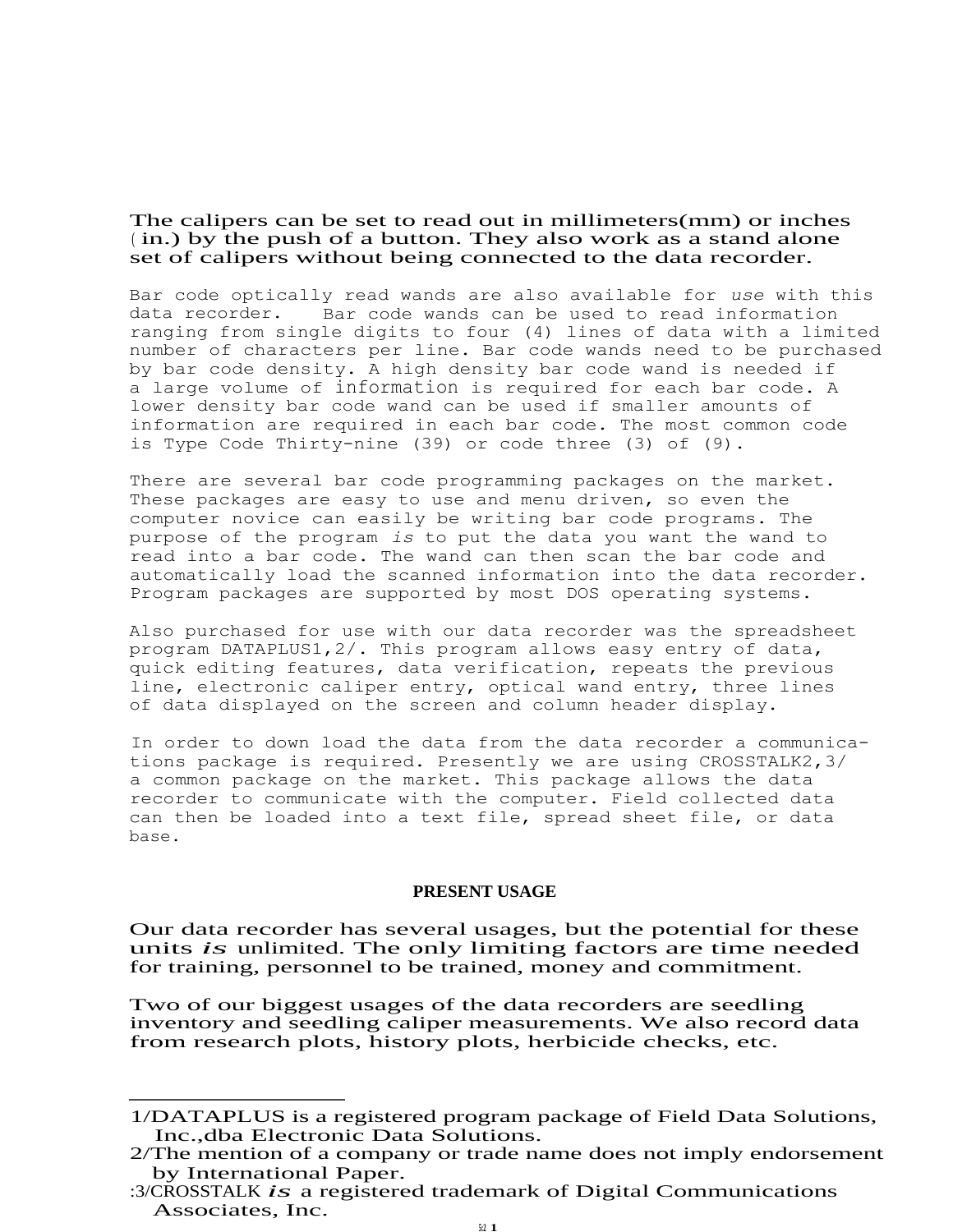Speed and accuracy are both increased by using the data recorders for seedling inventory. Two recorders are used with two people per recorder. Each crew divides the inventory area in half. One crew will take the lower half of the field and the other crew takes the upper half of the field. Walky-talky radios are used for communications between the crews. Each crew concentrates on taking inventory by family, but family order doesn't have to be maintained since sorting can be done later by data base manipulation. Taking inventory using the recorders reduces overall inventory time by as much as 15%.

Seedling caliper measurements are taken throughout the year. These measurements give us an excellent idea on how the seedlings are<br>responding during the growing season. This information is responding during the growing season. gathered by family and some early decisions on seedling treatment can be determined and implemented. Also by focusing on caliper measurements custom grown seedlings are maintained to meet customer specifications.

Data collection of herbicide check plots, research plots and many other field recorded ideas are made easy using the data recorders. Each data area is set up using the information needed by the nursery superintendent. Then the recorder can easily be set up to match the plots and information to be gathered.

# **FUTURE PLANS**

# Since we purchased our data recorders several ideas have emerged for their future use. Only our own insight will limit us to the possibilities of future usage.

 $\bigcap$ 

Critical parts inventory, chemical inventory and critical supplies inventory are some of the inventories being considered.

Grading belt production, lifter production, insecticide and fungicide plots and cover crop test areas are hoped to be assessed. Packing room production by box count, cooler inventory by box count and seedling distribution tracking are all anticipated to be accomplished by using the bar code wand.

Also available are custom programmers that can enable your data recorder to accomplish just about any task you desire. These programmers are being considered for possible use so we can get the maximum possible benefit from our hand held computers.

This is only a partial list of what we anticipate to do with our recorder and everyday we seem to come up with a new idea.